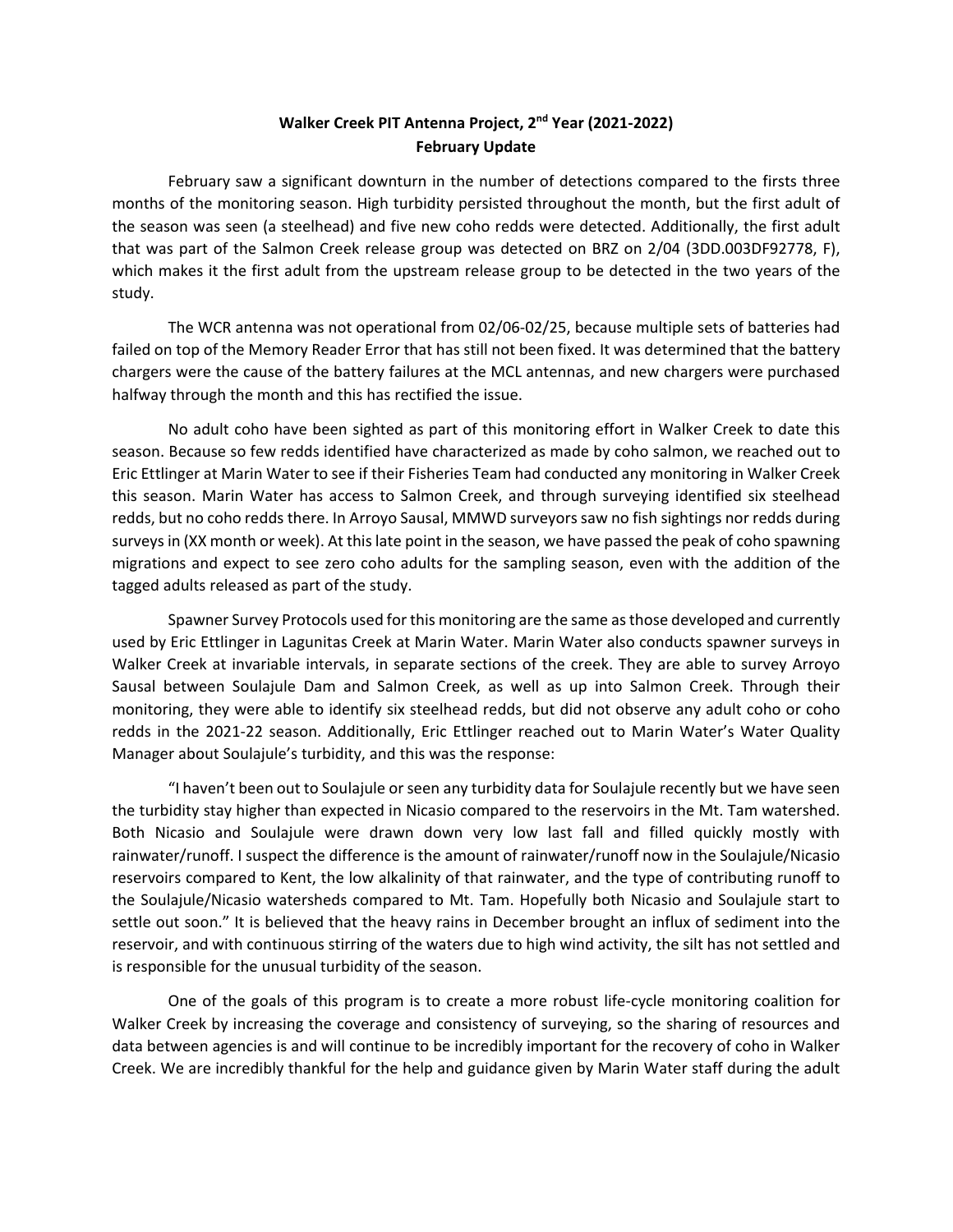monitoring season, and are hopeful that the partnership will continue for the benefit of the stakeholders and the fish.

## **Detections**

To date, there have been 242 adult coho salmon detections as part of this monitoring, totaling 58 individual adults, and 124 total juvenile detections, with 49 individuals detected. In February, there were 27 total adult coho detections on the antennas. Thirteen individual adults were detected, nine of which were detected for the first time. Of the 13 individuals detected, only one showed up on MCL. The rest were observed at the BRZ and MCL antennas.

In February, there were 35 total juvenile detections, with 19 individuals detected, 16 of which were detected for the first time. All juveniles detected in February were seen on the MCL antenna. One unknown individual (3E7.0006054AB5), was detected on 2/26 on the BRZ antenna. We have reached out to NPS, CA Sea Grant, and MMWD to determine the source of this unknown juvenile fish, but are waiting on confirmation. Both adult and juvenile detections peaked in the first week of the month with nine adults and 24 juveniles detected. In terms of migration patterns, no adults or juveniles detected in February were detected on more than one antenna suggesting they were remaining in the area.

## **Spawner Surveys**

In February, the water quality and visibility remained poor, but six new redds were identified, four coho, one steelhead, and one that could possibly be categorized as a coho redd (WC-08, Figure 10). It was classified as CS/UNK because the pit could be seen and had coho qualities. This data is presented in **Table. 5**. To date, no adult coho have been visually observed due to high turbidity, and in February, only one steelhead (sex unknown) was seen.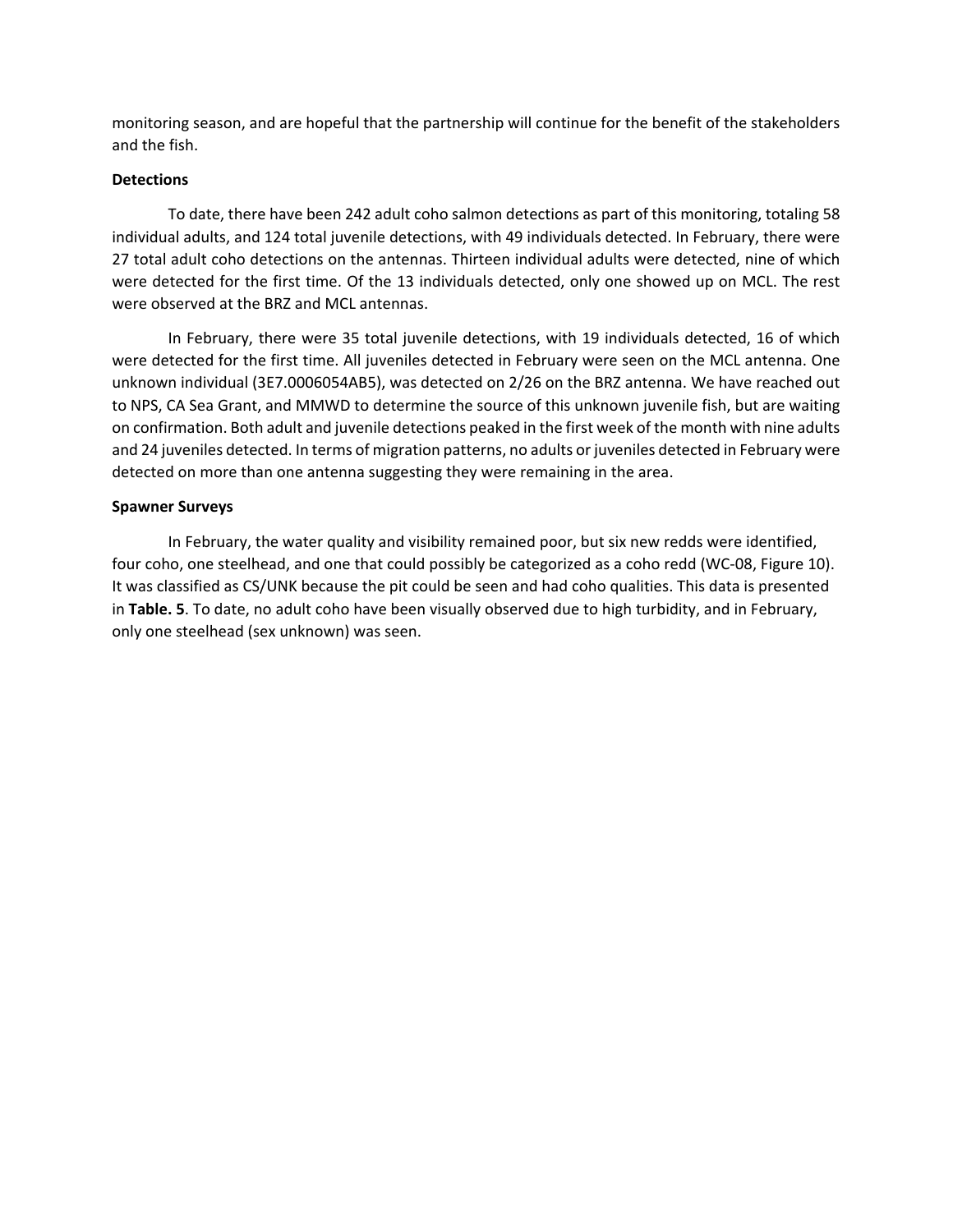**Table 1. Total Detections in February.** This table shows all detections that occurred each day in February, and does not distinguish between adults, juveniles, or individuals.

| <b>Date</b> | <b>BRZ</b>     | <b>MCL</b> | <b>Total Detected</b> |
|-------------|----------------|------------|-----------------------|
| 1-Feb       | 1              | 6          | 7                     |
| 2-Feb       | 1              | 6          | 7                     |
| 3-Feb       | 3              | 2          | 5                     |
| 4-Feb       | 1              | 0          | 1                     |
| 5-Feb       | 0              | 4          | 4                     |
| 6-Feb       | $\overline{2}$ | 5          | 7                     |
| 7-Feb       | 1              | 3          | 4                     |
| 8-Feb       | $\mathbf{1}$   | 0          | 1                     |
| 11-Feb      | $\mathbf{1}$   | 0          | 1                     |
| 12-Feb      | 1              | 0          | 1                     |
| 13-Feb      | 2              | 0          | 2                     |
| 14-Feb      | 2              | 0          | 2                     |
| 15-Feb      | $\mathbf{1}$   | 0          | $\overline{1}$        |
| 17-Feb      | 2              | 0          | 2                     |
| 21-Feb      | 3              | 0          | 3                     |
| 22-Feb      | $\overline{2}$ | 0          | 2                     |
| 26-Feb      | $\overline{2}$ | 4          | 6                     |
| 27-Feb      | 0              | 3          | 3                     |
| 28-Feb      | 2              | 2          | 4                     |

**Table 2. Detections By Week.** This table shows the total number of detections that occurred each week, separated into adults and juveniles. This data is represented as bar graphs in Figures 2 and 3.

| <b>Adults</b> |            |            | <b>Juveniles</b>          |   |            |
|---------------|------------|------------|---------------------------|---|------------|
| <b>Week</b>   | <b>BRZ</b> | <b>MCL</b> | <b>Week</b><br><b>BRZ</b> |   | <b>MCL</b> |
| $2/1 - 2/7$   | q          | 2          | $2/1 - 2/7$               |   | 24         |
| $2/8 - 2/14$  |            |            | $2/8 - 2/14$              |   |            |
| $2/15 - 2/21$ |            |            | $2/15 - 2/21$             |   |            |
| $2/22 - 2/28$ | 5          |            | $2/22 - 2/28$             | O | ٩          |
| <b>Total</b>  | 25         | ν.         | <b>Total</b>              |   | 33         |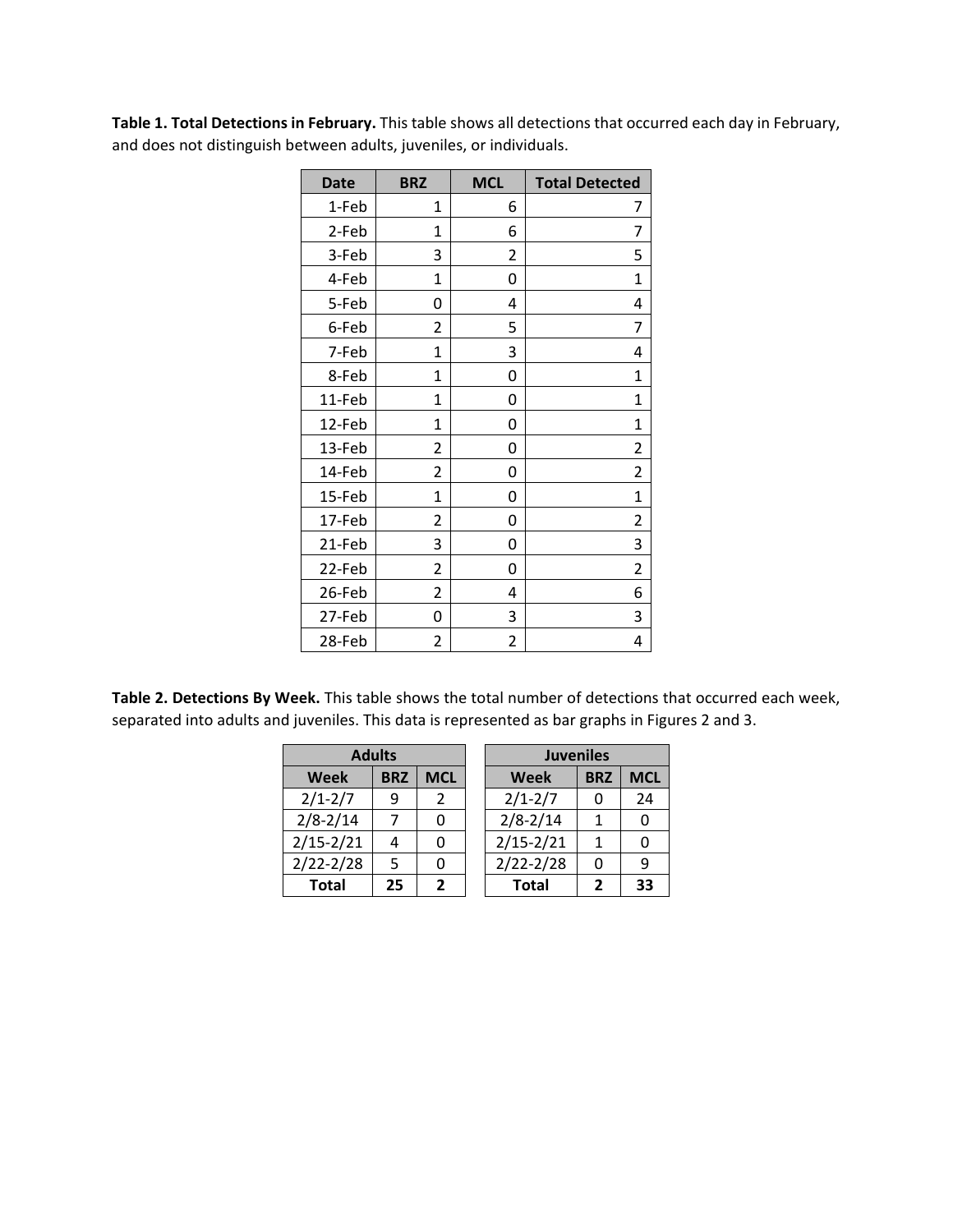**Table 3. Individual Adults Detected in February 2022.** This table shows individual adult coho salmon detected in the month of February, on which antenna they were seen, and detection month(s). Added this month was the total number of detections to date and the number of days between first and last detection. No adults that were detected in February, regardless of their first detection date, were seen on more than one antenna.

| Antenn<br>a | <b>Detectio</b><br>n Month | Tag ID         | <b>Se</b><br>$\boldsymbol{x}$ | Release<br>Location | # Detections<br>in February | Date<br><b>Ranges</b> | <b>Days</b><br><b>Between</b><br><b>Detection</b><br>s |
|-------------|----------------------------|----------------|-------------------------------|---------------------|-----------------------------|-----------------------|--------------------------------------------------------|
| <b>BRZ</b>  | <b>FEB</b>                 | 3DD.003D792778 | F                             | Salmon              | $\mathbf{1}$                | 2/4/2022              | 1                                                      |
| <b>BRZ</b>  | <b>FEB</b>                 | 3DD.003D792957 | м                             | Walker              | 1                           | 2/12/2022             | 1                                                      |
| <b>BRZ</b>  | <b>FEB</b>                 | 3DD.003D792325 | F                             | Walker              | $\mathbf{1}$                | 2/13/2022             | 1                                                      |
| <b>BRZ</b>  | <b>FEB</b>                 | 3DD.003D78EF67 | F                             | Walker              | 1                           | 2/17/2022             | 1                                                      |
| <b>BRZ</b>  | <b>FEB</b>                 | 3DD.003D7929BA | F                             | Walker              | $\overline{2}$              | 2/21/2022             | 1                                                      |
| <b>BRZ</b>  | <b>FEB</b>                 | 3DD.003D792667 | м                             | Walker              | $\mathcal{P}$               | 2/22/2022             | 1                                                      |
| <b>BRZ</b>  | <b>FEB</b>                 | 3DD.003D79268E | м                             | Walker              | 2                           | 2/28/2022             | $\mathbf{1}$                                           |
| <b>BRZ</b>  | <b>FEB</b>                 | 3DD.003D7929D2 | M                             | Walker              | 6                           | $2/7 - 2/14$          | 8                                                      |
| <b>BRZ</b>  | <b>FEB</b>                 | 3DD.003D792850 | M                             | Walker              | 6                           | $2/2 - 2/26$          | 25                                                     |
| <b>MCL</b>  | JAN-FEB                    | 3DD.003D792380 | M                             | Walker              | 4                           | $1/19 - 2/1$          | 13                                                     |
| <b>BRZ</b>  | JAN-FEB                    | 3DD.003D79293A | M                             | Walker              | 6                           | $1/7 - 2/1$           | 25                                                     |
| <b>BRZ</b>  | JAN-FEB                    | 3DD.003D792815 | м                             | Walker              | 11                          | $1/3 - 2/3$           | 31                                                     |
| <b>BRZ</b>  | JAN-FEB                    | 3DD.003D792916 | М                             | Walker              | 20                          | $1/11-2/3$            | 24                                                     |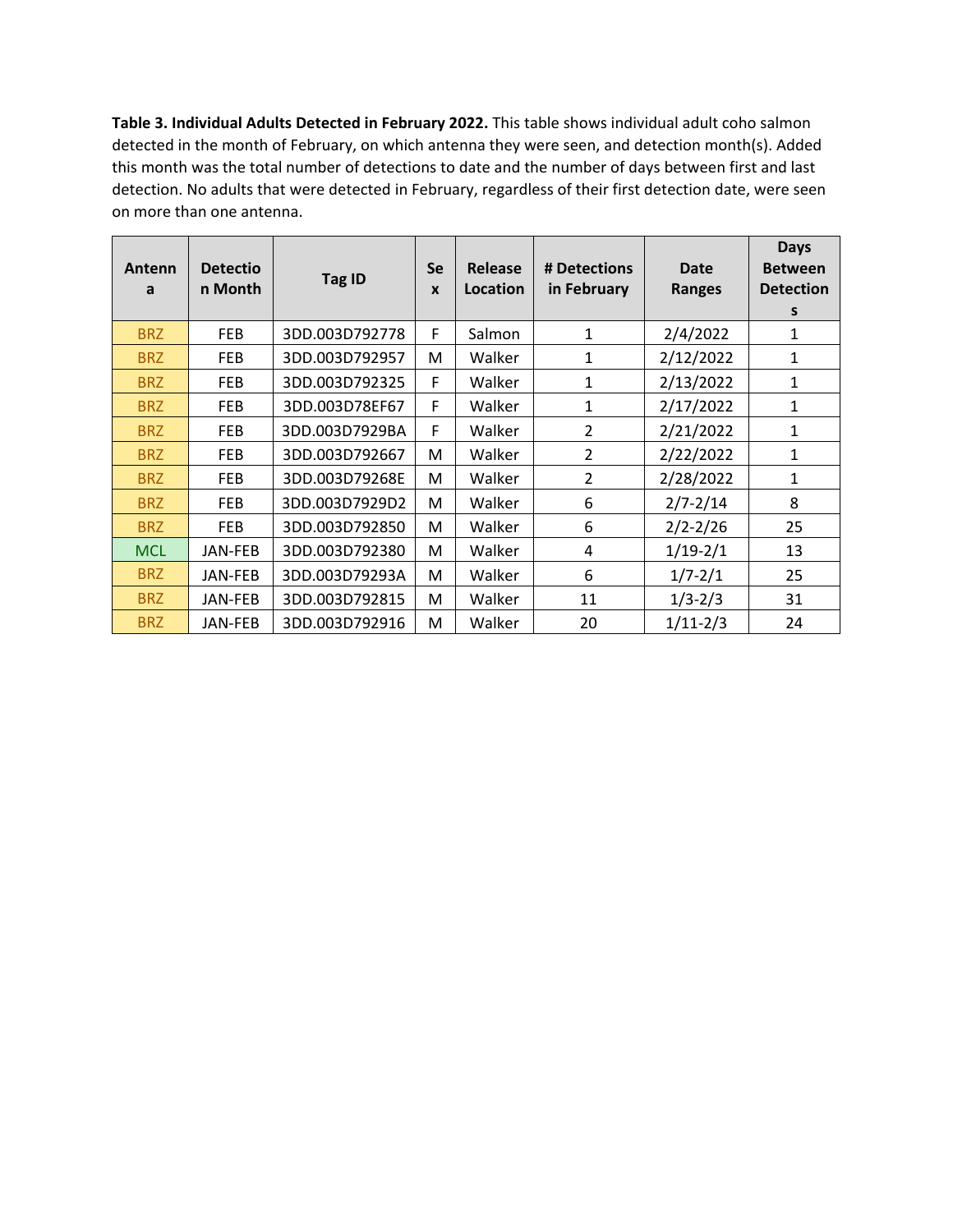**Table 4. Individual Juveniles Detected in February 2022.** This table shows individual juveniles detected, on which antenna they were detected, number of detections, and duration of time in the creek. Like the adults, no juveniles were detected on more than one antenna. 17 juveniles were detected for the first time in February, and two had previously been detected in November.

| Antenna    | <b>Detection</b><br><b>Month</b> | <b>Tag ID</b>  | # Detections in<br><b>February</b> | <b>Date Ranges</b> | <b>Days Between</b><br><b>Detections</b> |
|------------|----------------------------------|----------------|------------------------------------|--------------------|------------------------------------------|
| <b>MCL</b> | FEB                              | 3DD.003DEEFA94 | 2                                  | 2/1/2022           | 1                                        |
| <b>MCL</b> | <b>FEB</b>                       | 3DD.003DEF0519 | $\overline{2}$                     | 2/2/2022           | 1                                        |
| <b>MCL</b> | <b>FEB</b>                       | 3DD.003DEF0825 | 6                                  | $2/1 - 2/2$        | $\overline{2}$                           |
| <b>MCL</b> | <b>FEB</b>                       | 3DD.003DEF07D8 | $\overline{2}$                     | 2/3/2022           | $\mathbf 1$                              |
| <b>MCL</b> | <b>FEB</b>                       | 3DD.003DEF04F6 | 4                                  | 2/5/2022           | $\mathbf{1}$                             |
| <b>MCL</b> | <b>FEB</b>                       | 3DD.003DEEF9F8 | $\overline{2}$                     | 2/6/2022           | $\mathbf{1}$                             |
| <b>MCL</b> | <b>FEB</b>                       | 3DD.003DEF052A | $\mathbf{1}$                       | 2/6/2022           | 1                                        |
| <b>MCL</b> | FEB                              | 3DD.003DEF0601 | $\overline{2}$                     | $2/6 - 2/7$        | $\overline{2}$                           |
| <b>MCL</b> | <b>FEB</b>                       | 3DD.003DEF0865 | $\mathbf{1}$                       | 2/6/2022           | $\mathbf{1}$                             |
| <b>MCL</b> | NOV-FEB                          | 3DD.003DEEFA0C | 3                                  | $11/20-2/7$        | 79                                       |
| <b>MCL</b> | <b>FEB</b>                       | 3DD.003DEF04F4 | $\mathbf{1}$                       | 2/7/2022           | $\mathbf{1}$                             |
| <b>BRZ</b> | NOV-FEB                          | 3DD.003DEF0805 | 4                                  | 11/20-2/15         | 89                                       |
| <b>MCL</b> | FEB                              | 3DD.003DEEFA25 | 1                                  | 2/26/2022          | 1                                        |
| <b>MCL</b> | <b>FEB</b>                       | 3DD.003DEF0568 | $\mathbf{1}$                       | 2/26/2022          | $\mathbf{1}$                             |
| <b>MCL</b> | <b>FEB</b>                       | 3DD.003DEF0835 | $\overline{2}$                     | 2/26/2022          | $\mathbf{1}$                             |
| <b>MCL</b> | <b>FEB</b>                       | 3DD.003DEF05AE | $\mathbf{1}$                       | 2/26/2022          | $\mathbf{1}$                             |
| <b>MCL</b> | FEB                              | 3DD.003DEF06CC | $\mathbf{1}$                       | 2/27/2022          | 1                                        |
| <b>MCL</b> | FEB                              | 3DD.003DEF0728 | $\mathbf{1}$                       | 2/27/2022          | 1                                        |
| <b>MCL</b> | FEB                              | 3DD.003DEF07FC | $\overline{2}$                     | 2/28/2022          | $\mathbf 1$                              |

**Table 5. Redd Data.** This table shows the dimensions of the redds detected in January and February. Redd Height and Riffle Crest measurements are taken from protocols designed by David Hines at CDFW using the surface of the stream water as a surrogate for horizontal reference. The riffle crest thalweg is determined as the intersection of the highest point longitudinally along a riffle and the lowest crosssectional point at the location of the redd, and the redd height is measured at the tallest point of the redd's mound.

| Redd #       | <b>Species</b> | Date ID'd | Length | Width | <b>Redd Height</b> | <b>Riffle Thalweg</b> |
|--------------|----------------|-----------|--------|-------|--------------------|-----------------------|
|              |                |           | (m)    | (m)   | (cm)               | (cm)                  |
| <b>WC-01</b> | Unk            | 29-Jan-22 | 3.7    | 1.9   | 21                 | 22                    |
| <b>WC-02</b> | Unk            | 29-Jan-22 | 4.2    | 2.4   | 16                 | 17.5                  |
| <b>WC-03</b> | <b>CS</b>      | 21-Feb-22 | 7.4    | 2.5   | 12                 | 29                    |
| <b>WC-04</b> | <b>CS</b>      | 21-Feb-22 | 7.9    | 2.8   | 8                  | 13.5                  |
| <b>WC-05</b> | <b>SH</b>      | 26-Feb-22 | 1.9    | 1.2   | 12                 | 14                    |
| WC-06        | <b>CS</b>      | 26-Feb-22 | 5.5    | 1.9   | 9                  | 11                    |
| <b>WC-07</b> | <b>CS</b>      | 26-Feb-22 | 7.1    | 1.9   | 14                 | 15.5                  |
| <b>WC-08</b> | CS/UNK         | 26-Feb-22 | 6.3    | 2.2   | 16                 | 18                    |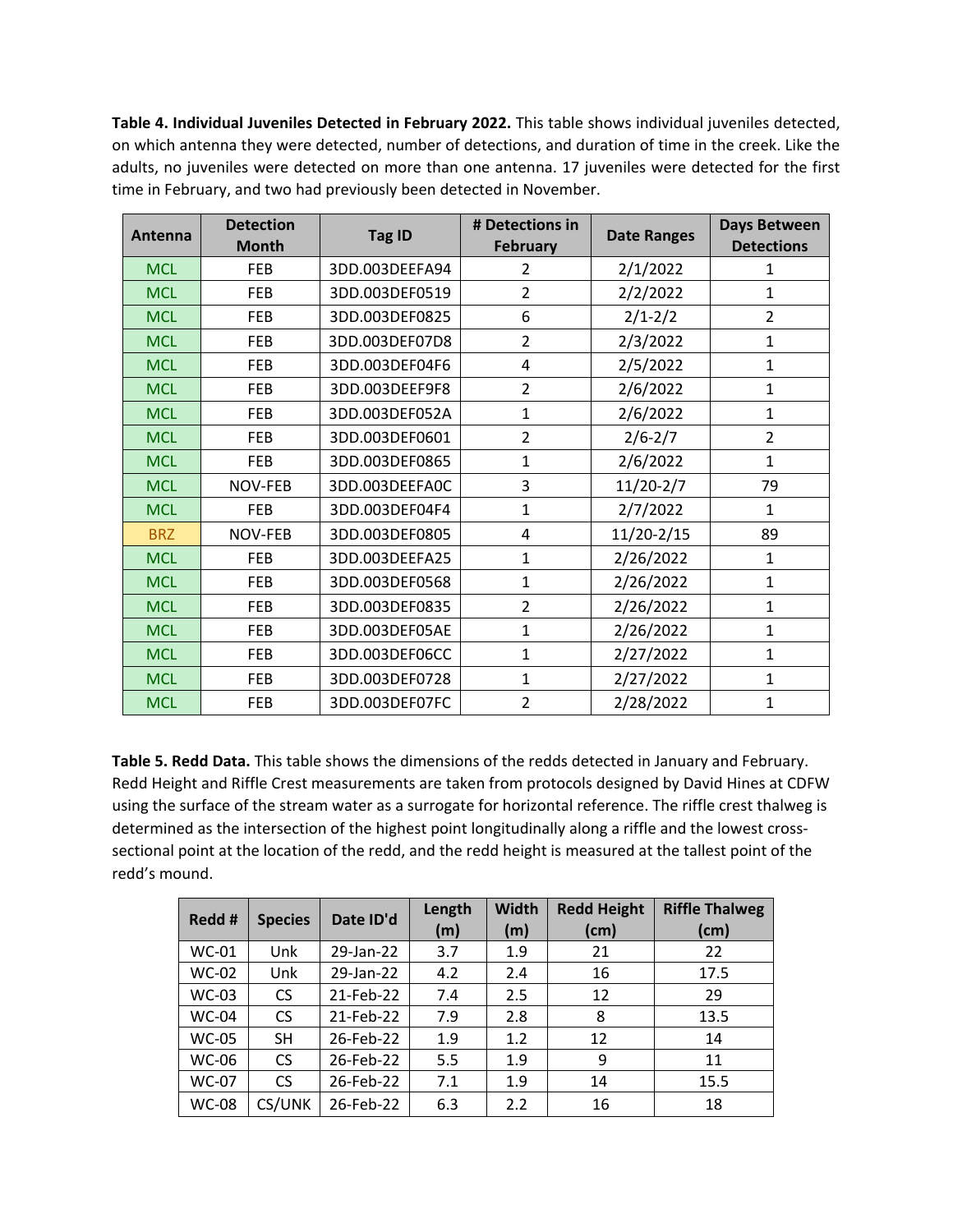**Figure 1. Flows in February.** This graph shows the flow of Walker Creek in Cubic ft. per second over the course of the month of January. Flows peaked at 13.6 CFS on February 1st and 2<sup>nd</sup>.

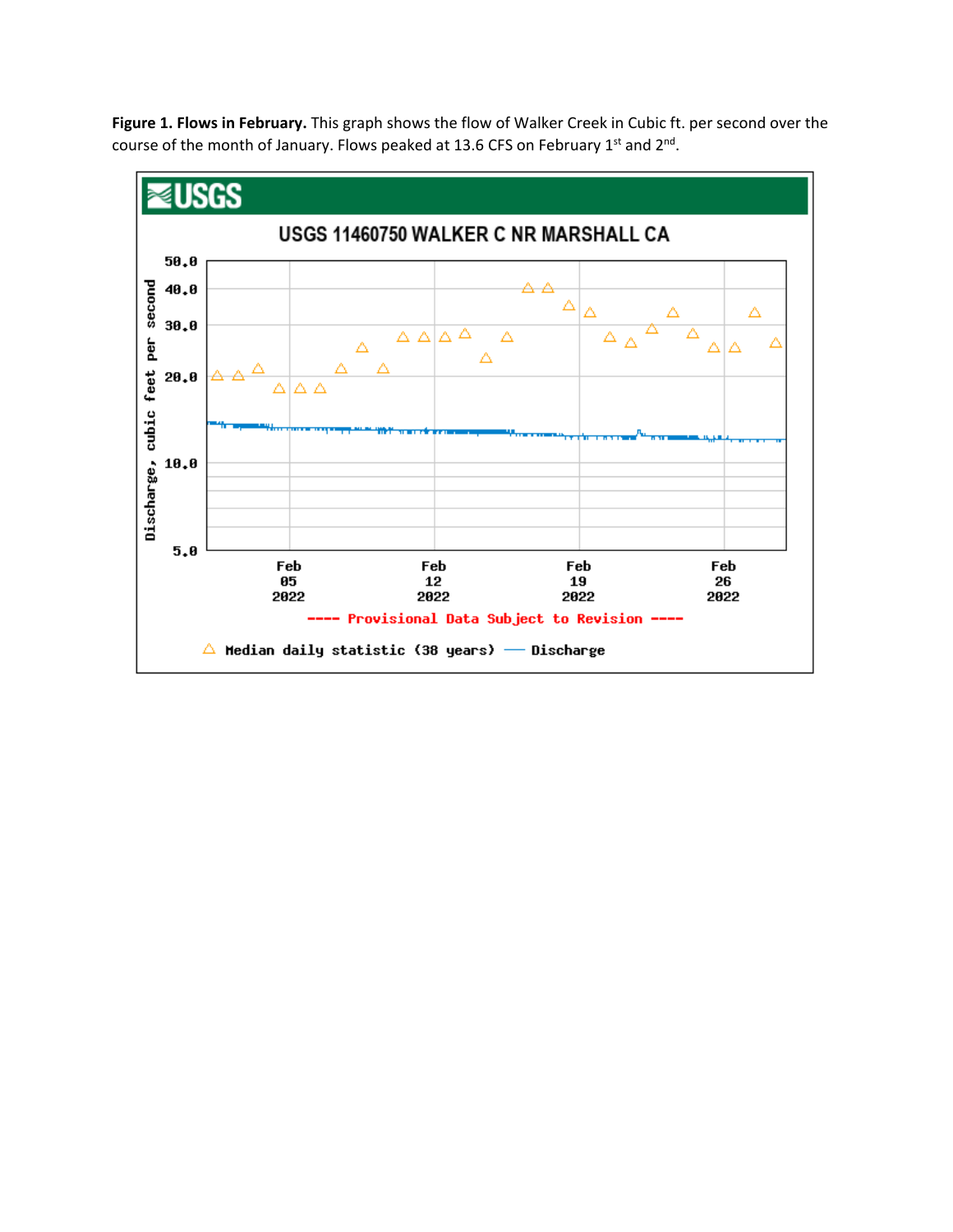**Figures 2 and 3. Adult and Juvenile Detection Timelines**. These graphs show the number of detections of adults and juveniles for February. Adult detections peaked on BRZ and MCL in the first week of the month. Juvenile detections peaked on BRZ in the second and third weeks of the month and MCL in the first week of the month. For reference, 4,387 tagged juveniles were released into Walker Creek at the WCR antenna on 11/10/22, and 590 adults were released between 12/28 and 12/30.



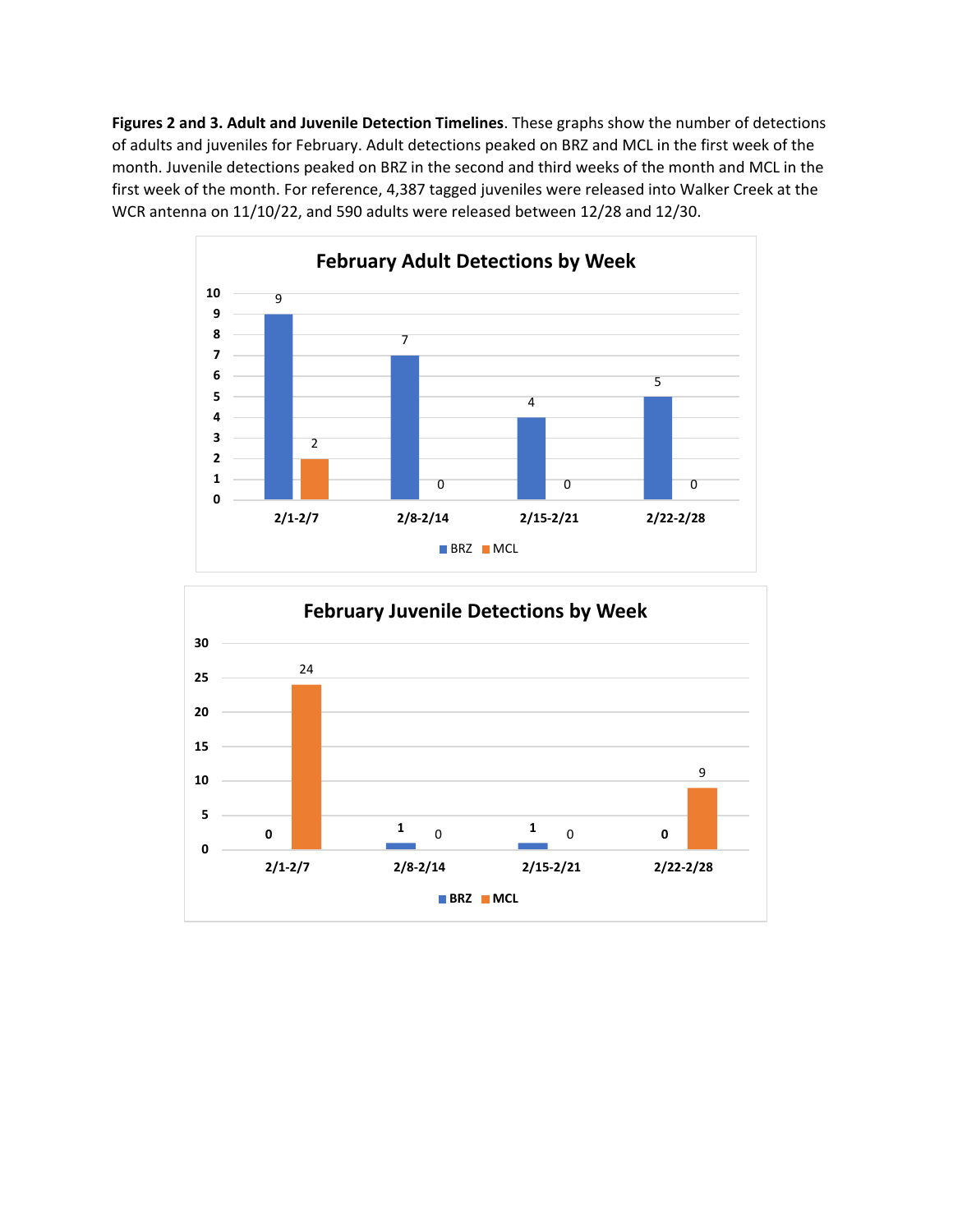**Figures 4 and 5. Redd Maps.** These maps show the location of the 6 redds detected in February, WC-03 to WC-08, and their relative position in the creek compared to the antennas. Red pins represent coho redds, pink pins represent steelhead redds, and yellow pins represent unknown redds. WC-06 and WC-07 are both coho redds but are sharing space in the same riffle.



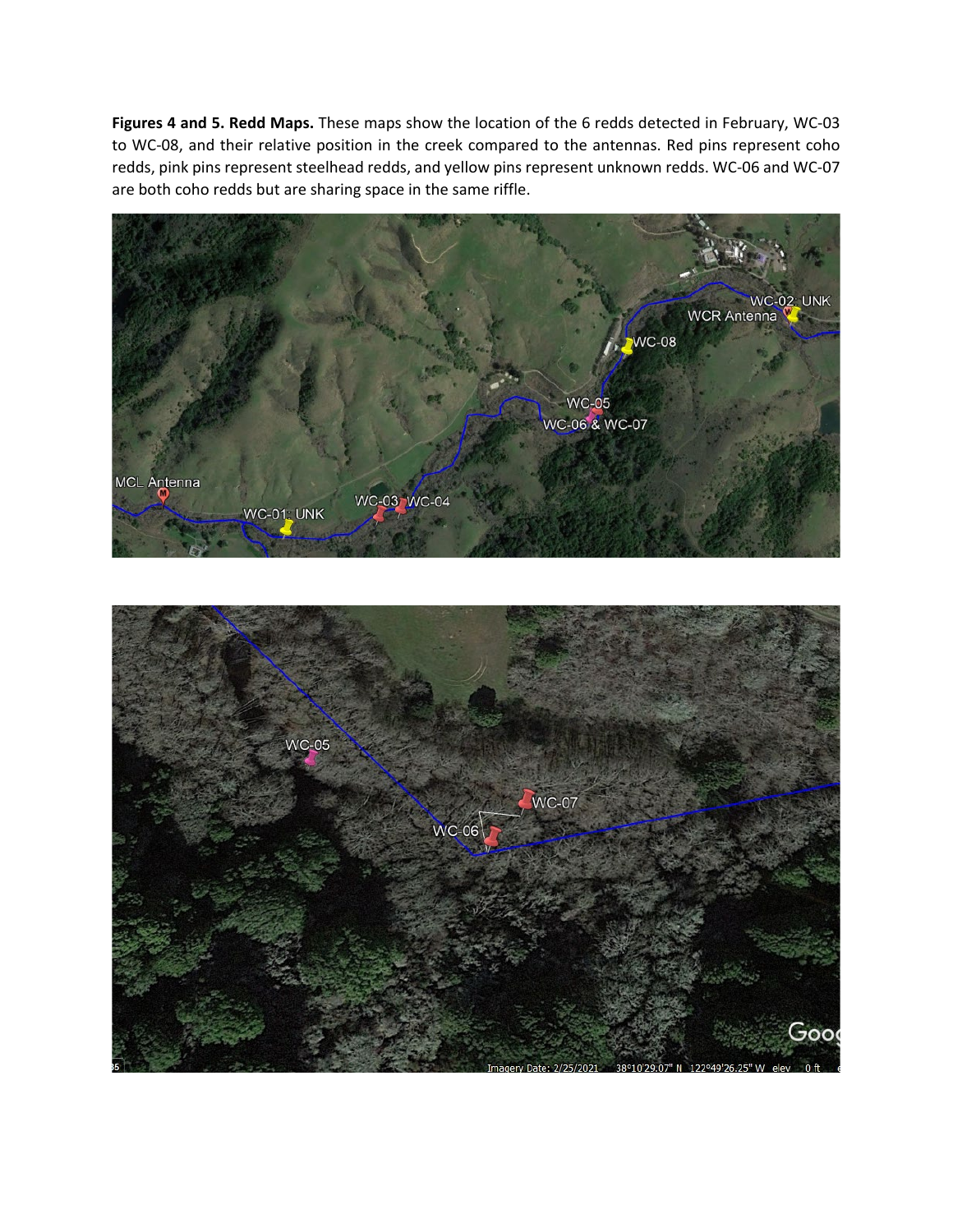**Figure 6. WC-03.** This redd was first classified as steelhead but was later revised to coho, because on 3/12 the redd had grown substantially. Redd Note: Pit is deep but short, very defined right side, moderately sorted. Mound is low and oblong. Backs into riffle, very clean. From 3/12: redd is much larger now, with expanded pit. Now classified as CS.

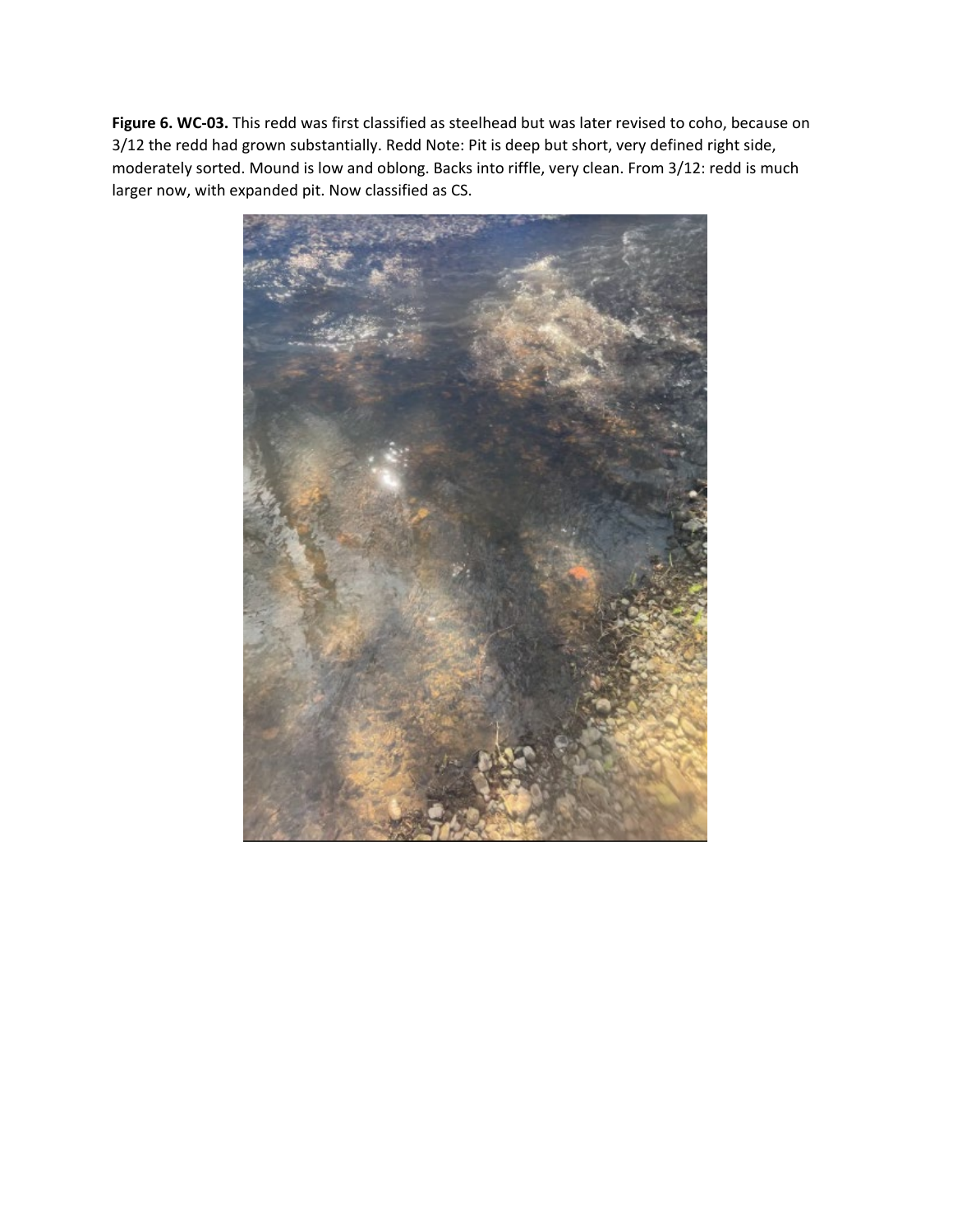**Figure 7. WC-04.** Similar to WC-03, this redd was first classified as steelhead but was determined to be coho on the same 3/12 survey because the dimensions have increased. Redd Notes: Pit is wide and deep, moderately sorted, no defined edges. Mound is very high and clean, backs into riffle crest. Mound is wide and crescent shaped, new. From 3/12: redd is much larger now, multiple Upstream fingers, defined Left-side edge, multiple mounds.

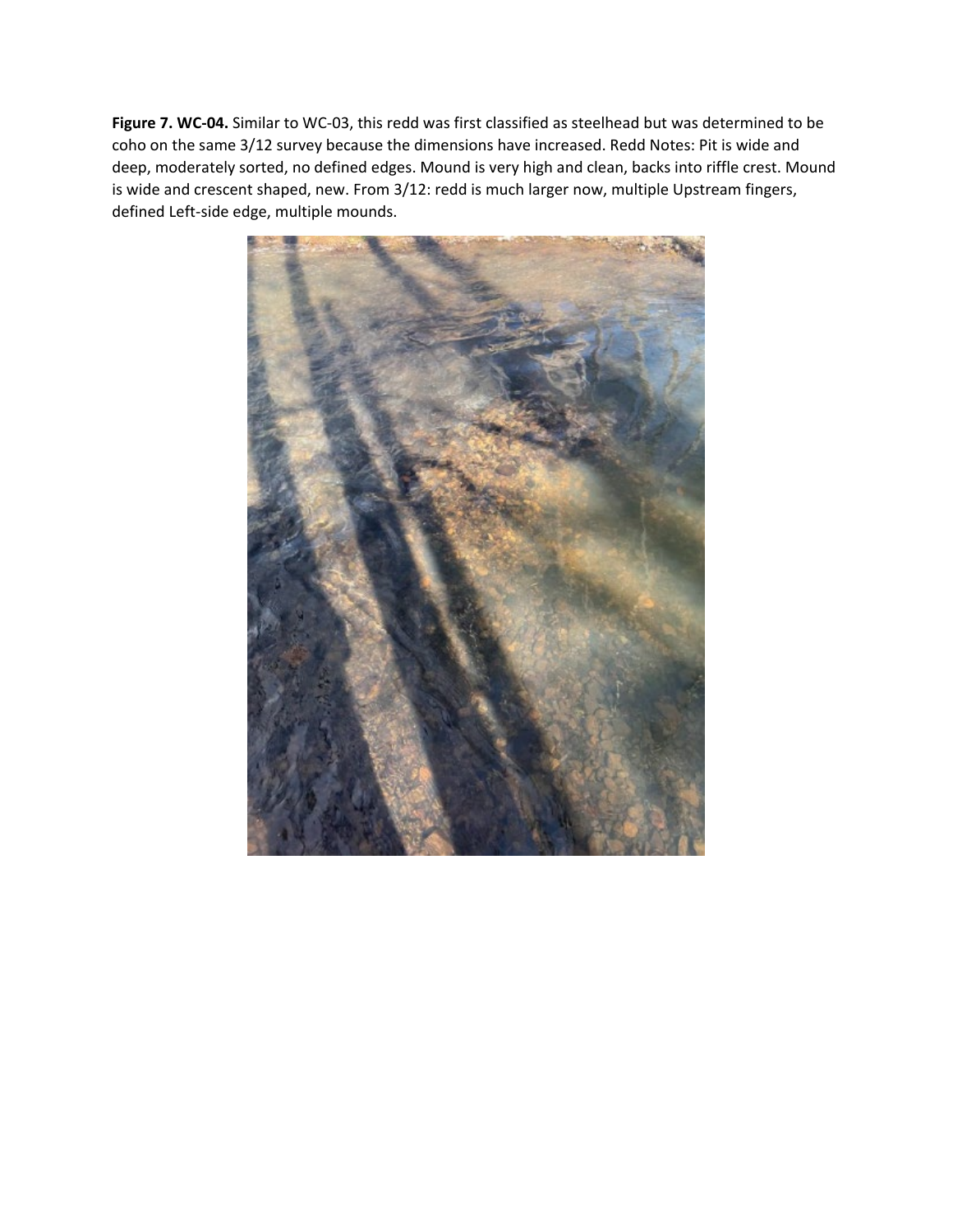**Figure 8. WC-05.** This is the first and only steelhead redd identified to date. Redd Notes: Redd is small/teardrop shape. Pit is deep, moderately sorted, some smaller cobbles, hard to see. Mound is high and peaks in riffle crest. Potential super imposition of older redd but hard to see. Mound is clean.

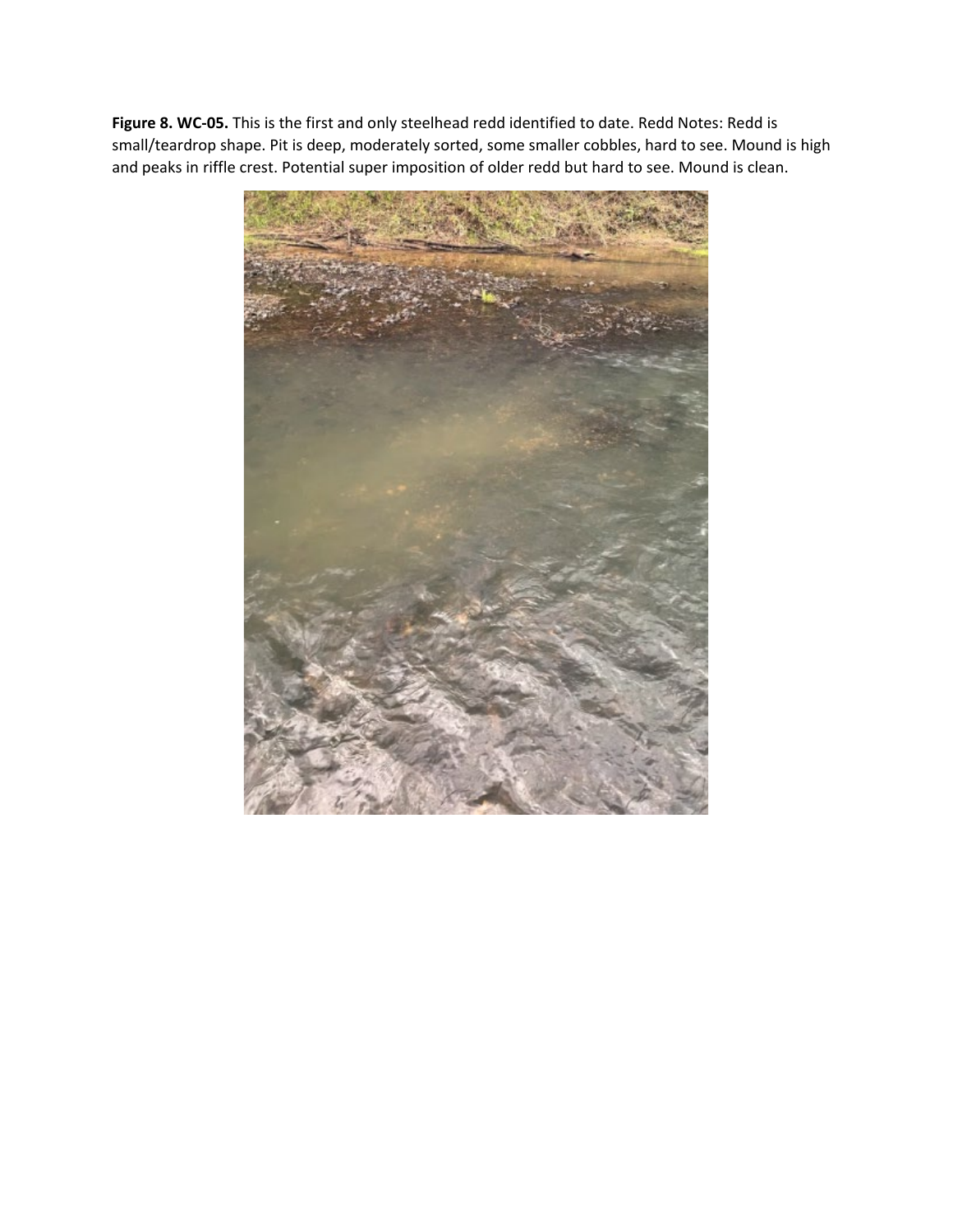**Figure 9. WC-06 (RS) and WC-07 (LS).** Both coho, these redds share a pit. Redd Notes (WC-06): Very fresh, potentially 2-3 redds on top of each other. WC-06 = very poorly sorted, pit has lots of fines with very defined RS edge. 2 Upstream fingers, series of 3 small mounds, low, with low sorting in first 2 and clean 3rd. 3rd mound backs into riffle crest, with potential 2nd redd in the middle of the 2nd. Redd Notes (WC-07): Touching WC-06, less defined pit, poorly sorted. Fines and gravels, another series of 3 mounds. First two are low, 3rd is in riffle crest.